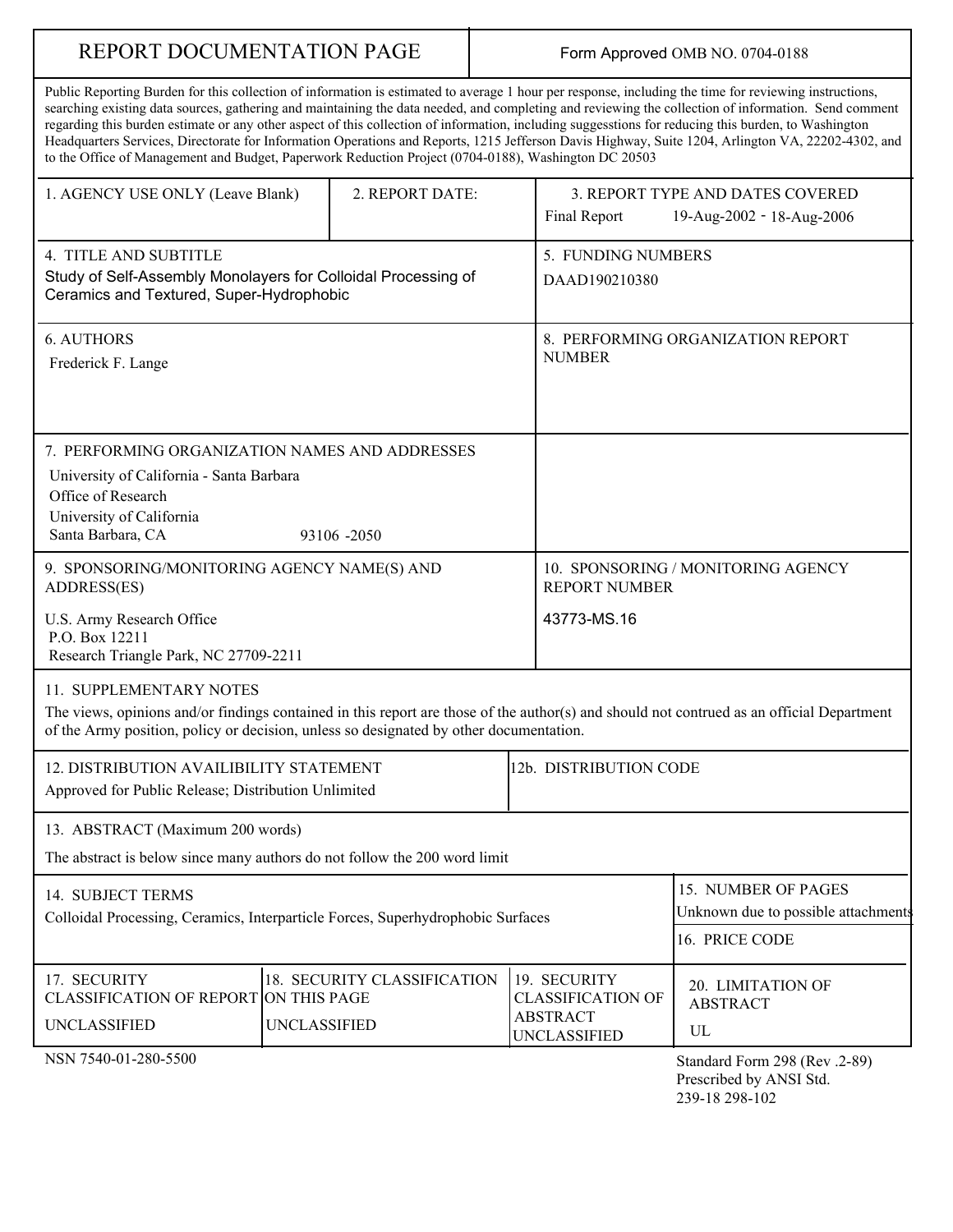## **Report Title**

Final Report: Study of Self-Assembly Monolayers for Colloidal Processing of Ceramics and Textured, Super-Hydrophobic

## **ABSTRACT**

Objectives are proposed concerning the molecules that form self assembled monolayers (SAMs) that can be used in colloidal powder processing and the fabrication of textured, super-hydrophobic ceramic surfaces. The first objective is to understand and control the steric forces between particles coated with hydrophilic (water loving) SAMs. This approach is new and will be exploited by industry in a variety of applications. The second is to use this knowledge

to produce ceramics with micron to submicron periodic surface features using elastomer molds that are produced by a new photolithographic methods. The third objective is to produce textured surfaces with hydrophobic (water hating) SAMs to produce super-hydrophobic surfaces (wetting angles  $> 165^{\circ}$ ) with unique features that include the biologically inspired self-cleaning properties of the lotus leaf, rain-repellent radomes with improved reliability during storms, surfaces designed to decrease the resistance to fluid flow (drug delivery in MEMS devices), and surfaces that either restrict or encourage selective liquid condensation. Progress towards these and other goals have been reported in the 15 technical reports. Many of these have been published in refereed journals.

## **List of papers submitted or published that acknowledge ARO support during this reporting period. List the papers, including journal references, in the following categories:**

## **(a) Papers published in peer-reviewed journals (N/A for none)**

Z. Zhang, B. Liu and F.F. Lange, "Increasing Wet Green Strength of Alumina Body During Microfabrication by Colloidal Isopressing," J. Am. Ceram. Soc. 88 [6] 1411-1414 (2005).

RM Bock and FF Lange, "Effects of C(n)TAB chain length and concentration on the rehological properties of aqueous suspensions of alkylated alumina powder," J. Amer. Ceram. Soc. 89 [3] 817-22 (2006)

Biao Liu, Fred F. Lange, "Pressure induced transition between superhydrophobic states: Configuration diagrams and effect of surface feature size, "Journal of Colloid and Interface Science 298 899–909 (2006)

Aninda J. Bhattacharyya, Joachim Maier, Ryan Bock, Frederick F. Lange, "New class of soft matter electrolytes obtained via heterogeneous doping: Percolation effects in "soggy sand" electrolytes," Solid State Ionics 177 (2006) 2565–2568

F. F. Lange "Plastic/Brittle Behavior of Consolidated Bodies: Role of Particle Pair Potential," Lessons in Nanotechnology from Traditional and Advanced Ceramics, Editor: J.-F. Baumard, publisher: Techna Group, It (2005)

F. F. Lange, "The Sophistication of Ceramic Science Through Silicon Nitride Studies," J. Ceramic Soc. of Japan 114 [11] 873-79 (2006) **Number of Papers published in peer-reviewed journals:** 6.00

## **(b) Papers published in non-peer-reviewed journals or in conference proceedings (N/A for none)**

**Number of Papers published in non peer-reviewed journals:** 0.00

## **(c) Presentations**

**Number of Presentations:** 0.00

## **Non Peer-Reviewed Conference Proceeding publications (other than abstracts):**

**Number of Non Peer-Reviewed Conference Proceeding publications (other than abstracts):** 0

**Peer-Reviewed Conference Proceeding publications (other than abstracts):** 

not listed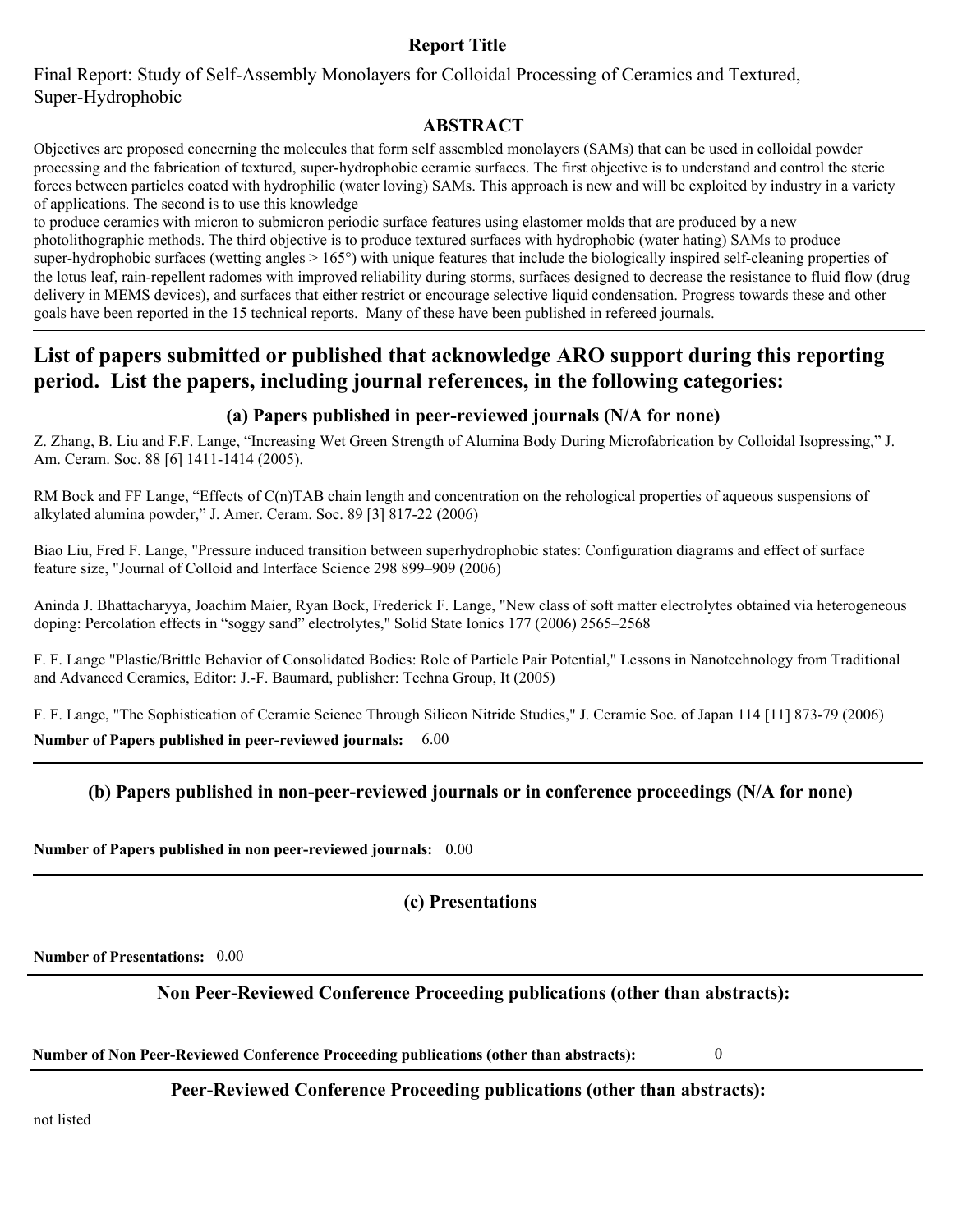## **(d) Manuscripts**

Shape Forming Via Colloidal Isopressing: Reformulating a Commercial Silicon Nitride Slurry with a Commercial Silane Hannes Essmann, Ryan Bock, V. K Pujari, and F. F. Lange

Adsorption of Soluble Silica Species on Alumina Powders and Vice Versa B. Liu and F. F. Lange

The Diffusion Path of Si in Au/Si System B. Liu and F. F. Lange

Development and Characterization of Aqueous Mixed Network Slurries for use in Colliodal Isopressing. R. M. Bock and F. F. Lange

Surface Modification of Alumina and Zirconia Powders using Monoalkyl Phosphates and Phosphonates. T.C. Radsick and F. F. Lange

Slurry Consolidation and Mechanical Testing of Alumina and Zirconia Powders Modified with Monoalkyl Phosphates and Phosphonates T.C. Radsick and F. F. Lange

Comparison of the Sintering Properties of Two Alumina Powders Z. Zhang, K. Asici and F. F. Lange

Development and Characterization of Alkylated Slurries for use in Colloidal Isopressing using Salt to Control Interparticle Pair Potentials R. M. Bock and F. F. Lange

Effects of CnTAB Chain Length and Concentration on the Rheological Properties of Aqueous Suspensions of Alkylated Alumina Powders R. M. Bock and F. F. Lange

**Number of Manuscripts:** 9.00

#### **Number of Inventions:**

| <b>Graduate Students</b> |                   |           |  |  |  |  |
|--------------------------|-------------------|-----------|--|--|--|--|
| <b>NAME</b>              | PERCENT SUPPORTED |           |  |  |  |  |
| Zhuo Zhange              | 1.00              | <b>No</b> |  |  |  |  |
| Biao Liu                 | 1.00              | <b>No</b> |  |  |  |  |
| Ryan M. Bock             | 1.00              | <b>No</b> |  |  |  |  |
| Lt. Col. T. C. Radsick   | 0.10              | <b>No</b> |  |  |  |  |
| <b>FTE Equivalent:</b>   | 3.10              |           |  |  |  |  |
| <b>Total Number:</b>     | 4<br>--           |           |  |  |  |  |

## **Names of Post Doctorates**

## NAME PERCENT SUPPORTED

**FTE Equivalent: Total Number:**

### **Names of Faculty Supported**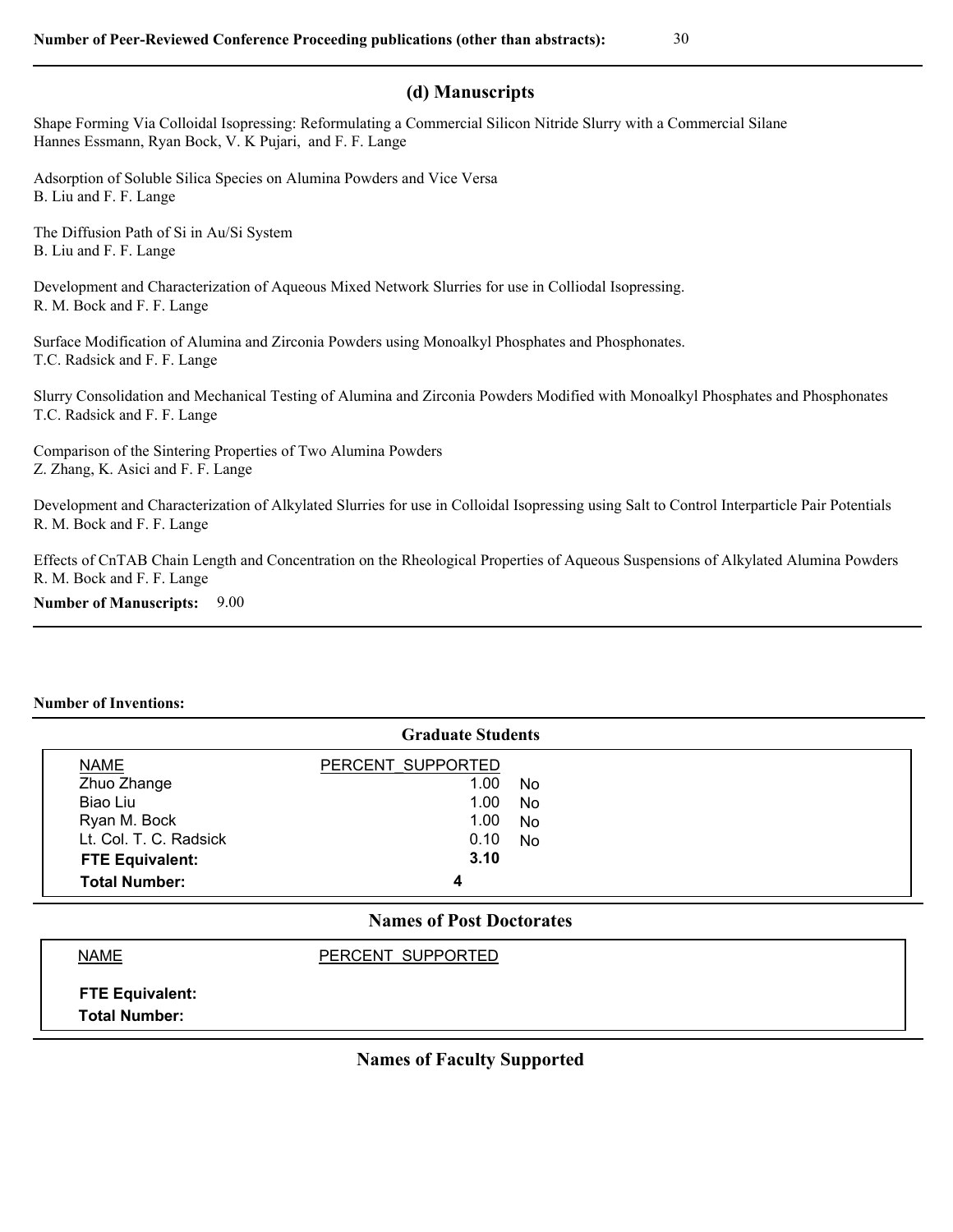NAME PERCENT SUPPORTED

**FTE Equivalent: Total Number:**

## **Names of Under Graduate students supported**

NAME **PERCENT SUPPORTED** 

**FTE Equivalent:**

**Total Number:**

## **Names of Personnel receiving masters degrees**

NAME

**Total Number:**

**Names of personnel receiving PHDs**

NAME

**Total Number:**

**Names of other research staff**

NAME PERCENT SUPPORTED

**FTE Equivalent: Total Number:**

**Sub Contractors (DD882)**

**Inventions (DD882)**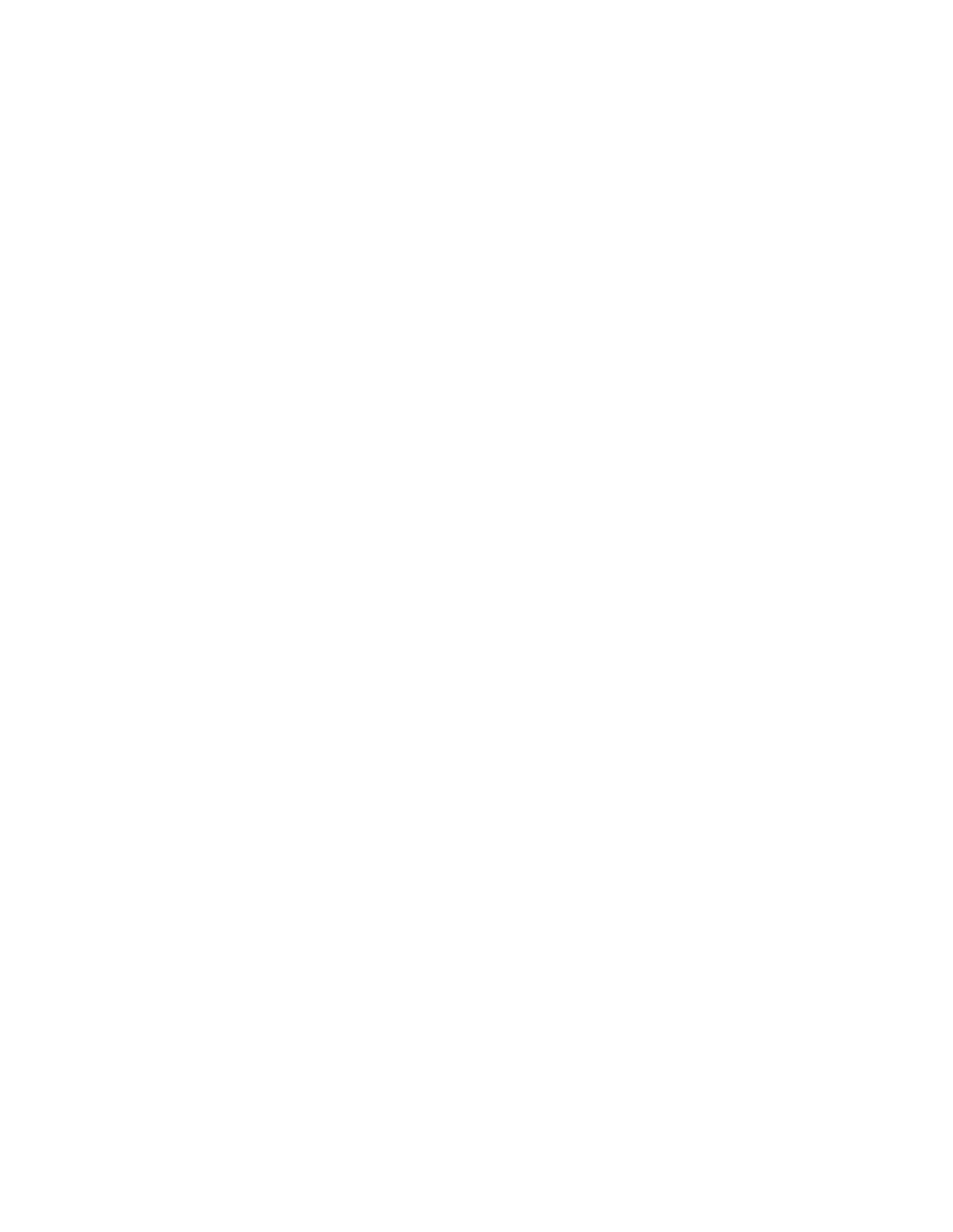### **Papers and Technical Reports with Abstracts, the product of ARO RESEARCH**

### **Shape Forming Via Colloidal Isopressing: Reformulating a Commercial Silicon Nitride Slurry with a Commercial Silane**

Hannes Essmann, Ryan Bock, V. K Pujari, and F. F. Lange Technical Report, to be published

Abstract: Colloidal Isopressing is a new shape forming method that requires a pre-consolidated slurry with a flow stress much less than that of a commercial throwing clay  $(< 0.1$  MPa), so that it can be injected into a rubber cavity and isopressed. It is shown that the desired interparticle pair potential can be achieved with a commercial silane for a commercial  $Si<sub>3</sub>N<sub>4</sub>$  aqueous slurry (NT 154-X12) containing densification aids. Unlike previous work, this silane has a relatively short molecular length and unlike previous results, the addition of salt was not needed to shorten the molecule and achieve the rheological behavior after pre-consolidation. The results of this study also show that the transition from a fluid-like to elastic-like behavior after consolidation was related to the relative density achieved during the preconsolidation step, which was dependent on the consolidation pressure.

#### **Adsorption of Soluble Silica Species on Alumina Powders and Vice Versa**

Biao Liu, Xiaojun Liu, Carl D. Meinhart, and Fred F. Lange Technical Report, Thesis Chapter to be published

Abstract: In an effort to texture a glass surface with alumina particles, we found that positively charged alumina particles were only attracted to the negatively charged silica substrates in aqueous solution for a very short period although the pH was between the iso-electric-point (IEP) of alumina and silica. Instead, experiments show that the glass surface attracted the dissolved species of alumina, which made the surface repel the alumina particles. It was observed that the IEP of the glass, which was exposed to the supernatant of centrifuged alumina particles, shifted toward the IEP of alumina: the magnitude of the shift depended on the concentration of the dissolved alumina, and vice versa for the IEP of the alumina exposed to a supernatant formed with glass powder. Therefore after a short exposure to an alumina slurry, the glass surface 'look' look like alumina, and the electrostatic attraction between glass and alumina particles will no longer exist.

#### **Increasing Wet Green Strength of Alumina Body During Microfabrication by Colloidal Isopressing**  Zhuo Zhang, Biao Liu and Frederick. F. Lange

Published: J. Am. Ceram. Soc., 88 [6] 1411–1414 (2005)

Abstract: Colloidal Isopressing involves formulating a slurry with a weakly attractive particle network that can be pre-consolidated to a high relative density by pressure filtration and still retain fluid-like characteristics. The pre-consolidated slurry is injected into an elastomeric mold and isopressed. Isopressing rapidly convert the slurry into an elastic body that can be removed from the mold without shape distortion. Not only is this process rapid, but since the water saturated compact produced by this method does not shrink during drying, it can also be converted into a dense body without a long drying period.

It is demonstrated that micron-size surface features, such as 5 µm wide channels with a depth/width ratio of 2, can be rapidly produced on the surface of alumina powder compacts. It was shown that surface features of this size were enabled when the saturated, isopressed body was strengthened. Namely, the fracturing of thin vertical portions of a micro patterned surface during pressure release and demolding is an obstacle to obtaining micron size features with high aspect ratios. It was shown that concentration controlled gelation of a PVA-Tyzor<sup>®</sup> TE additive effectively increased the strength of the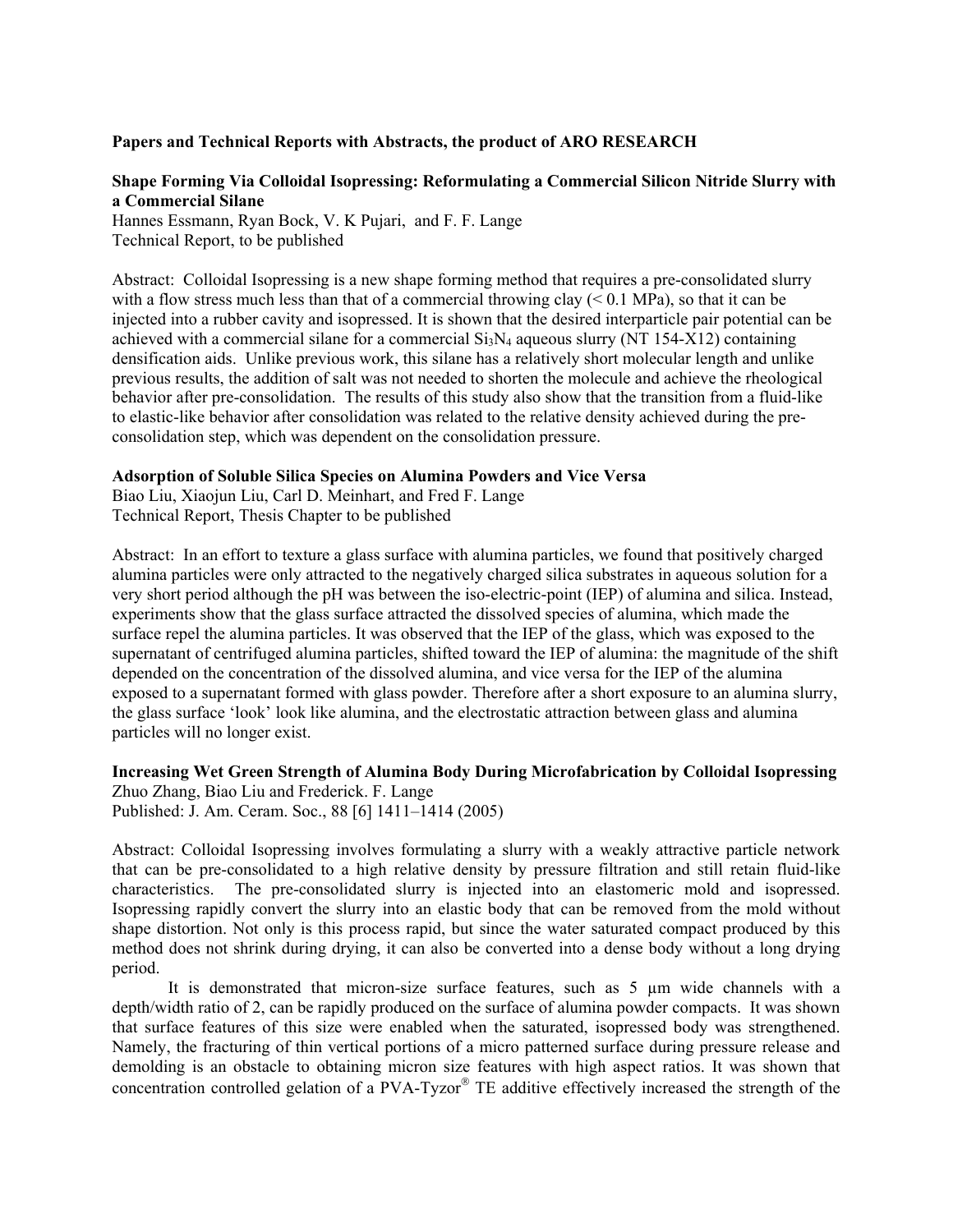elastic, isopressed body, saturated with water, while maintaining the low viscosity of the pre-consolidated body, which is required for transfering the pre-consolidated slurry into a rubber mold prior to isopressing.

#### **Investigation on Strain Recovery During Microfabrication by Colloidal Isopressing**

Zhuo Zhang and F. F. Lange Published: J. Am. Ceram. Soc., 89 [7] 2348–2351 (2006)

Abstract: During microfabrication of ceramics by the Colloidal Isopressing method, cracks were a major problem when features with high aspect ratios were molded into the surface. Since differential strain recovery (different elastic expansion of the polymer mold material relative to the consolidated powder compact) is one cause of stress that introduces cracks during pressure release, the strain recovery of the consolidated alumina body was investigated. Spheres of different materials with different elastic moduli were embedded within a pre-consolidated slurry and isopressed at different pressures. The strain recovery of the powder compact was also measured via a uni-axial compression test. Results showed that cracks did not form when the elastic moduli of the inclusions were greater than 3 GPa. Inclusions were made by consolidating wax (low modulus) and aluminum (high modulus) powers so that the elastic modulus of the composite was large enough to avoid crack during pressure release. The wax was removed via a low temperature heat treatment. This heat treatment also strengthened the powder compact so that the residual alumina powder could be removed by dissolving in a weak acid. Internal cavities could be formed in dense ceramics by this method.

### **Pressure induced transition between superhydrophobic states: Configuration diagrams and effect of surface feature size**

Biao Liu and F. F. Lange Published: Journal of Colloid and Interface Science 298 (2006) 899–909

Abstract: The stability of wetting states, namely the Cassie state (partial wetting) and the Wenzel state (complete wetting) of surfaces with protrusions, is determined by comparing the total free energy of a liquid drop in terms of their apparent contact angles for different protrusion features. It is found that when the area fraction of the topographical features and the intrinsic contact angle for a flat surface are large, the Cassie state is favored, but it can be either the metastable or stable state. It is shown that the transition from the Cassie state to the Wenzel state requires the application of a pressure to the meniscus between the surface protrusions. The critical transition pressure increases not only with increasing area fraction and intrinsic contact angle, but also with decreasing protrusion size. During the transition, a high-pressure gas can be trapped around the protrusions that can cause the Cassie state to be recovered after the release of the applied pressure. The analysis shows that a droplet can 'hang' upside-down when the protrusion size is very small; namely, the protrusions can pin the meniscus. These results are discussed relative to the advancing and receding contact angle.

Published: Journal of Colloid and Interface Science 298 (2006) 899–909

#### **The Diffusion Path of Si in Au/Si System**

Biao Liu, Jin Hyeok Kim and Fred F. Lange Technical Report, Thesis Chapter, to be published

Abstract: Si diffuse through a deposited Au film and forms  $SiO<sub>2</sub>$  on top of the film at a low temperature in an oxidizing environment. The diffusion path of the Si is observed under Z-contrast TEM to the the Au grain boundaries. The oxygen counter diffuses inside and forms  $SiO<sub>2</sub>$  with the Si within the Au film.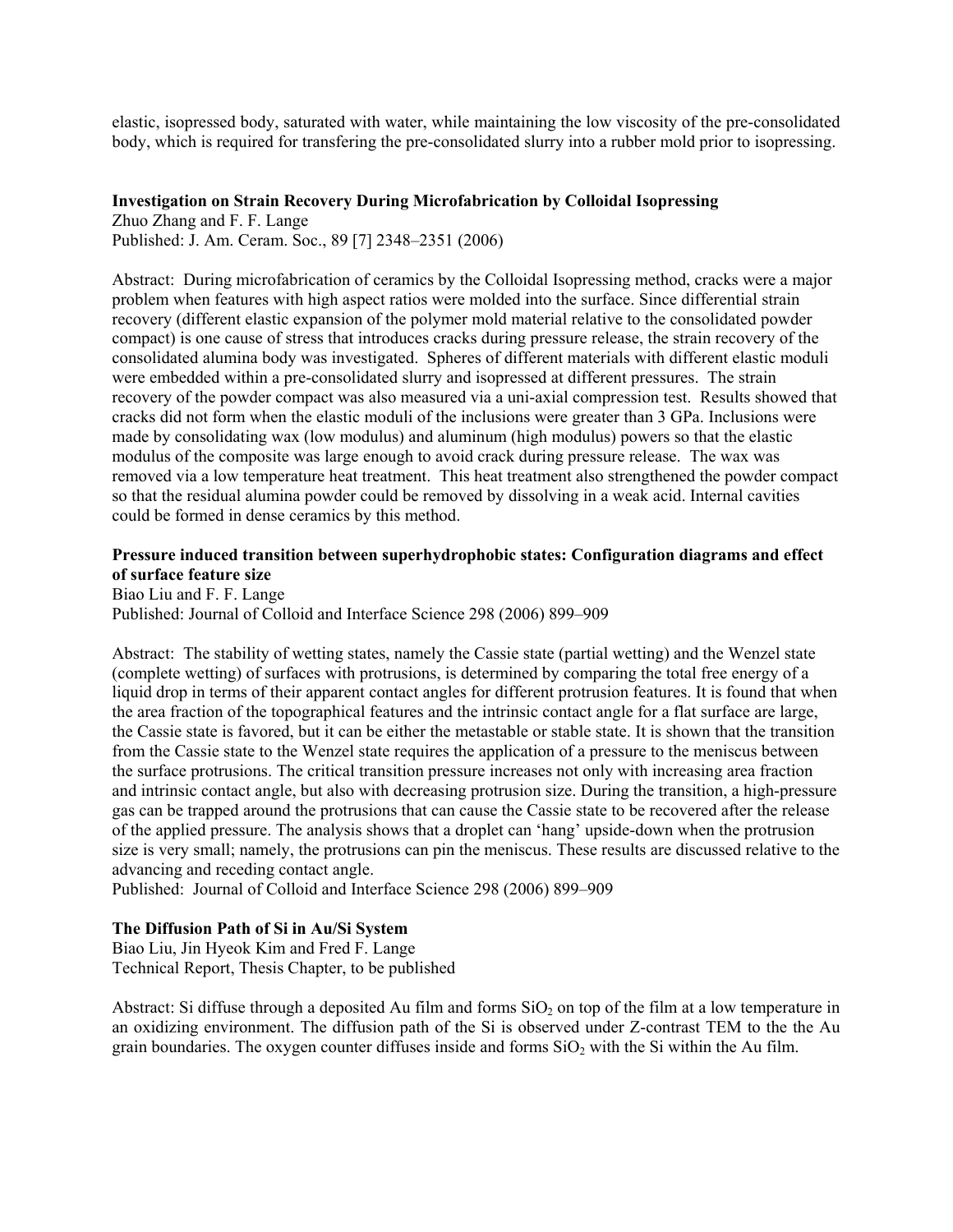### **Development and Characterization of Aqueous Mixed Network Slurries for use in Colliodal Isopressing.**

R. M. Bock and F. F. Lange Technical Report, Thesis Chapter, to be published

Abstract: The rheological properties of aqueous alumina slurries consisting of two interpenetrating particle networks, one produced with strongly attractive particles, and other, produced with repulsive particles, were studied. The repulsive particle network was formulated by first alkylating the particles with either decanol or octadecanol, and then dispersing the dried, alkyalted powder in water using a cationic surfactant, C12TAB. The attractive network was formulated in water at the isoelectric point of alumina. It was shown that the viscosity, at any give shear rate, increased with the volume fraction of the attractive network. Although the repulsive network exhibited Newtonian rheology, the mixed networks were shear rate thinning. Bodies consolidated from slurries formulated with octadecanol-alkylated powder and C12TAB exhibited a slightly higher relative density than their decanol-alkylated counterparts. In addition, bodies consolidated from decanol-alkylated plus C12TAB treated powder slurries were observed to undergo plastic deformation, whereas consolidated bodies from octadecanol-alkylated plus C12TAB slurries were brittle and fractured during loading. The plastic and brittle nature of the consolidated bodies is discussed relative to the length of the attached alkyl chain. Finally, it was shown that the yield stress of bodies consolidated from the mixed network increased with the volume fraction of the attractive network.

## **Surface Modification of Alumina and Zirconia Powders using Monoalkyl Phosphates and Phosphonates.**

T.C. Radsick and F. F. Lange Technical Report, Thesis chapter, To be published

Abstact: The interparticle pair potential of metal oxide powders can be influenced by the formation of a layer of adsorbed molecules. In the present study, two types of molecules, similar in several respects, were investigated. First, each of the two types were linear molecules containing one alkane chain with a length of 10 to12 carbon units. Second, each have an "anchor" functional group used to attach the molecule to the metal oxide surface. And third, each have a pendant functional group (either hydroxyl or carboxyl) to influence the hydrophobicity and apparent surface charge of the coated powder. The two types of molecules differed in the type of the "anchor" group that attached them to the surface of the metal oxide. The two molecular systems were:

- (1) alkanes with a phosphorous-based "anchor" group,
- (2) alkanes with a hydroxyl "anchor" group.

These molecules are illustrated in Fig. 2.1. The use of these systems in the preparation of ceramic slurries will be discussed in chapters 3 and 4, respectively.

### **Slurry Consolidation and Mechanical Testing of Alumina and Zirconia Powders Modified with**

Monoalkyl Phosphates and Phosphonates

T.C. Radsick and F. F. Lange

Technical Report, Thesis chapter, To be published

Abstract: This paper concerns the particle packing, or pressure consolidation, of slurries discussed in previous chapters. The mechanical behavior of the consolidated slurries will be determined and related to the consolidation pressure and the concentration of salt added to the slurries. Additionally, the behavior of the slurry after mechanical testing was qualitatively examined by subjecting post-test specimens to vibration and then examining the ease in which the consolidated bodies could be fluidized, which is required for new shape forming methods. While several different slurry compositions and adsorbing molecules were examined in Chapter 3, the present study focused on slurries containing 20 volume % of either alumina or zirconia powders, that have an adsorbed layer of COOH-terminated MAPn. Three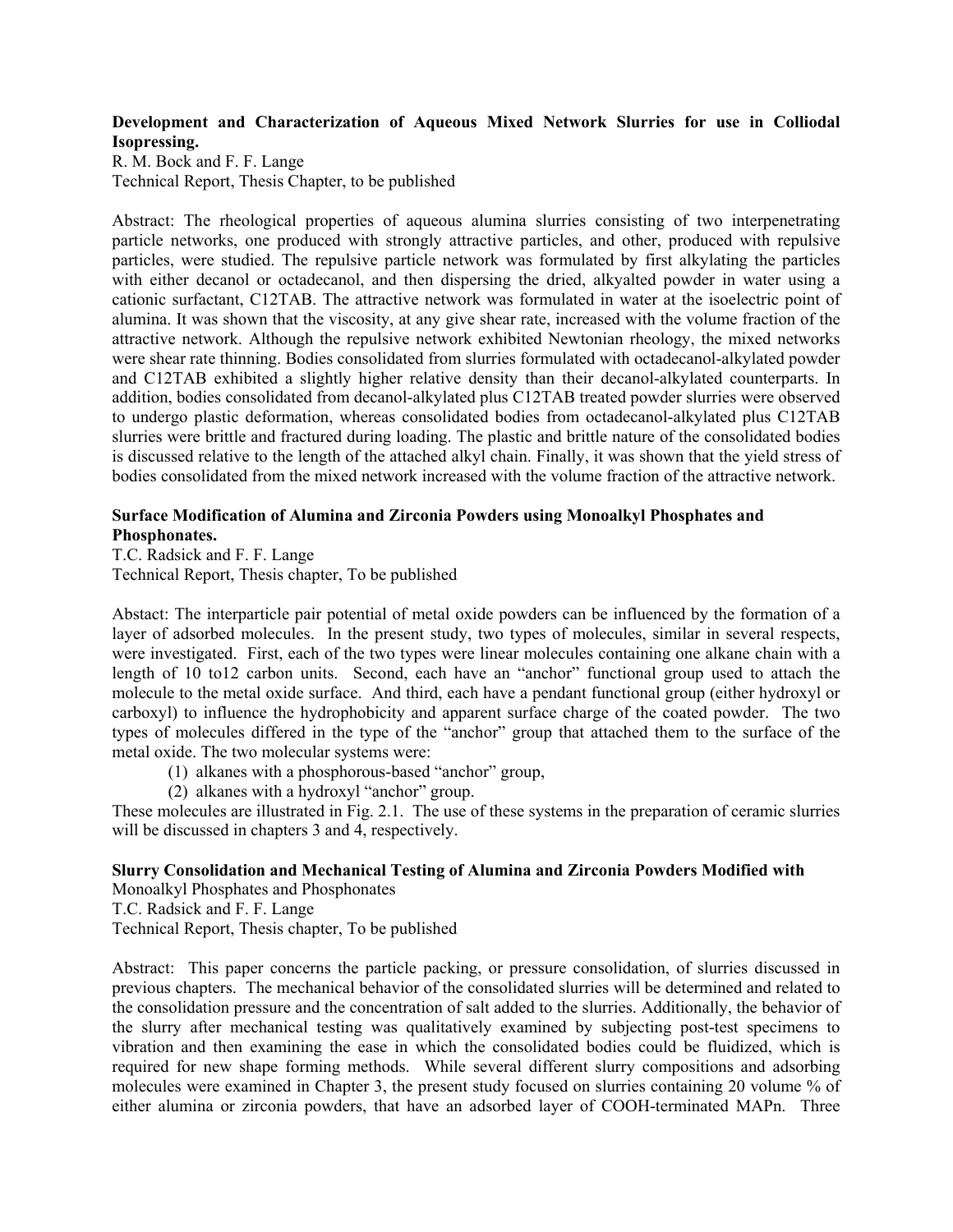slurry preparation methods, "Aqueous A" (AQ-A), "Aqueous B" (AQ-B) and "Solvent" methods were used to formulate the slurries.

### **Comparison of the Sintering Properties of Two Alumina Powders**

Zhuo Zhang and F. F. Lange Technical Report, Thesis Chapter, to be published

Abstract: The densification behavior of two different alumina powders, TM-DAR and AKP-50 was studied and it was demonstrated that TM-DAR powder exhibits superior densification due to the smaller number of crystallites that compose the agglomerates within the powder. Heating, then cooling and reheating to a higher temperature produced a lower density relative to simply heating to a specific temperature in one step.

### **Development and Characterization of Alkylated Slurries for use in Colloidal Isopressing using Salt to Control Interparticle Pair Potentials**

R. M. Bock and F. F. Lange Technical Report, Thesis Chapter, to be published

Abstract: Aqueous slurries were formulated with alumina particles alkylated with decanol and dispersed by adding  $C_{12}TAB$ ; these slurries were coagulated by adding different concentrations of NH<sub>4</sub>Cl. The viscosity of these slurries was observed to increase as the concentration of the NH4Cl increased. Shear thinning is also shown to occur with increasing concentrations of salt. The slurries were consolidated via pressure filtration and further evaluated. The packing density of consolidated slurries showed a slight dependence on salt concentration. Salt concentration had a large effect on the mechanical behavior of consolidated slurries. Namely, as more salt was added, consolidated slurries exhibited increasing plasticity

### **The Sophistication of Ceramic Science Through Silicon Nitride Studies**

F. F. Lange Published: J. Ceramic Soc. of Japan 114 [11] 873-79 (2006)

Abstract: The historical understanding of polyphase silicon nitride, abbreviated throughout as SiN, has been a multidisciplinary effort that contributed to the sophistication of Ceramic Science over the last 50 years. This understanding and the development of SiN leading to significantly improved properties has been linked by uncovering relations between phase equilibrium, processing science, microstructural development and properties. The understanding of how to represent phase relations between  $Si<sub>3</sub>N<sub>4</sub>$ , other phases, eutectics and other important constituents in different Si-N-O-M systems was pioneered by Gunter Petzow, his students, post-docs and co-workers at the Max-Planck-Institut fur Metallforschung in Stuttgart. It will be seen that this representation was one key to unlock the understanding of SiN properties as related to composition and its development into one of the modern ceramics of today. Major events and discoveries concerning these silicon nitride materials will be reviewed with reference major contributors to its science and technology .

## **Plastic/Brittle Behavior of Consolidated Bodies: Role of Particle Pair Potential**

#### F. F. Lange

Published: Lessons in Nanotechnology from Traditional and Advanced Ceramics, Editor: J.-F. Baumard, publisher: Techna Group, It (2005)

Abstract: Colloidal powder processing can improve the reliability and strength of ceramics by reducing the size of strength degrading heterogeneities through filtering the powder prior to consolidation.